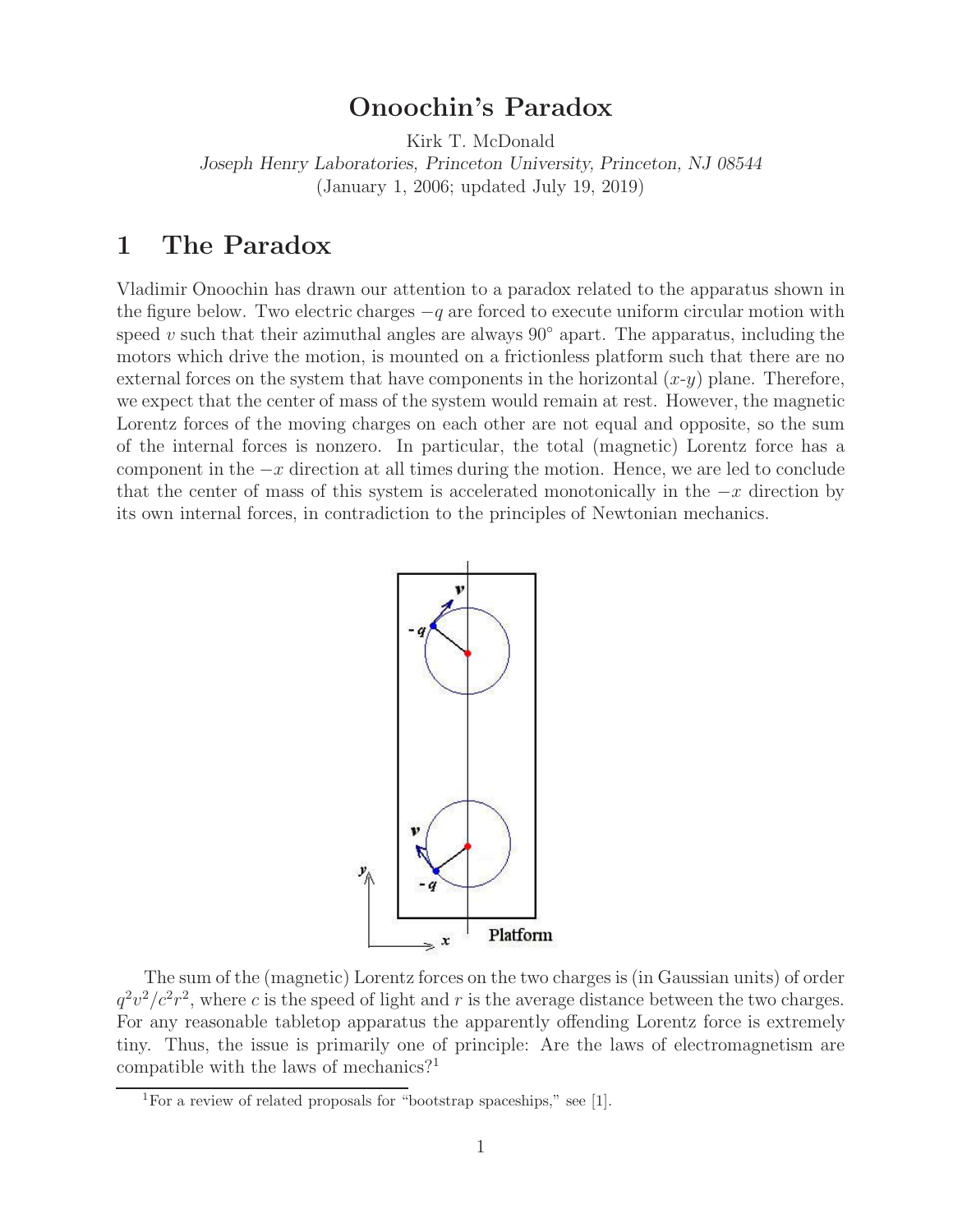#### 2 Ampère, Biot, Savart and Lorentz

Concerns such as those raised by Onoochin appear to have influenced Ampère in 1822 [2, 3] when he wrote the force between two circuits that carry currents  $I_1$  and  $I_2$  as<sup>2</sup>

$$
\mathbf{F} = \frac{I_1 I_2}{c^2} \oint \oint \left[ d\mathbf{l}_1 \cdot d\mathbf{l}_2 - \frac{3}{2} (\hat{\mathbf{r}} \cdot d\mathbf{l}_1) (\hat{\mathbf{r}} \cdot d\mathbf{l}_2) \right] \frac{\hat{\mathbf{r}}}{r^2} \qquad \text{(Ampère)},\tag{1}
$$

in preference to the (now) more familiar Biot-Savart law (as later expressed by Grassmann  $|10\rangle,$ 

$$
\mathbf{F} = \frac{I_1 I_2}{c^2} \oint \oint d\mathbf{l}_1 \times \frac{d\mathbf{l}_2 \times \hat{\mathbf{r}}}{r^2}
$$
 (Biot-Savart-Grassmann), (2)

because the integrand of eq.  $(1)$ , but not that of eq.  $(2)$ , lies along the line joining current elements in the two circuits, and implies that the forces of a pair of current elements on each other are equal and opposite. However, the Biot-Savart law (2) is more compatible with the concept of the magnetic field,  $3,4$ 

$$
\mathbf{F} = \oint \frac{I_1 dI_1}{c} \times \mathbf{B}, \qquad \mathbf{B} = \oint \frac{I_2 dI_2}{c} \times \frac{\hat{\mathbf{r}}}{r^2} \qquad \text{(Ampère-Biot-Savart)}.
$$
 (3)

The magnetic term in the Lorentz force law [15] follows from eq. (3) upon replacement of a current element Idl by the product  $q\mathbf{v}$  of an electric charge q and its velocity **v**,

$$
\mathbf{F} = q\mathbf{E} + q\frac{\mathbf{v}}{c} \times \mathbf{B}, \qquad \mathbf{B} = q\frac{\mathbf{v}}{c} \times \frac{\hat{\mathbf{r}}}{r^2} \qquad \text{(Lorentz)}.
$$
 (4)

As the extrapolation (4) of the Biot-Savart law to isolated current elements leads to apparent contradictions with Newton's laws of mechanics, Ampère seems to have concluded that isolated current elements could not exist.

Maxwell did little to change this view of Ampère, since he considered electric charge to be a continuously distributed density  $\rho$  related to strain in an æther according to  $\rho = \nabla \cdot \mathbf{D}/4\pi$ , where **D** is the electric displacement field.

An electrodynamics based on charged particles could be developed in a manner consistent with Newtonian mechanics only after the efforts of Thomson [16] and Poynting [17] who showed that electromagnetic fields can carry energy and momentum.<sup>5</sup> The Lorentz force on

 ${}^{2}$ Extensive discussion in English of Ampère's attitudes on the relation between magnetism and mechanics is given in [4, 5, 6]. Historical surveys of 19th-century electrodynamics are given in [7, 8]. See also [9], sec. IIA regarding Ampère.

<sup>3</sup>The earliest version of of eq. (3) may have been given, without attribution, as eq. (11) of Art. 603 of Maxwell's *Treatise* [11]. It was given by Heaviside in 1886, p. 551 and 559 of [12], in the form  $d\mathbf{F} = \rho \mathbf{E} + \mathbf{\Gamma} \times \mathbf{H}$ , where  $\rho$  is the electric charge density and  $\mathbf{\Gamma} = \nabla \times \mathbf{H} = \mathbf{J} + \partial \mathbf{D}/\partial t$ , where **J** is the conduction current density **J** and ∂**D**/∂t is the "displacement current" density. However, the present view is that the "displacement current" does not experience a magnetic force.

<sup>&</sup>lt;sup>4</sup>The earliest description of eq. (3) as the Biot-Savart law may be in sec. 2 of [13], with the earliest such usage in English in sec. 7-6 of [14].

<sup>&</sup>lt;sup>5</sup>That a moving charge interacting with thermal radiation should feel a radiation pressure was anticipated by Stewart in 1871-3 [18], who inferred that both the energy and the momentum of the charge would be affected. In 1873, Maxwell discussed the pressure of light on conducting media at rest, and on "the medium in which waves are propagated" ([11], Arts. 792-793).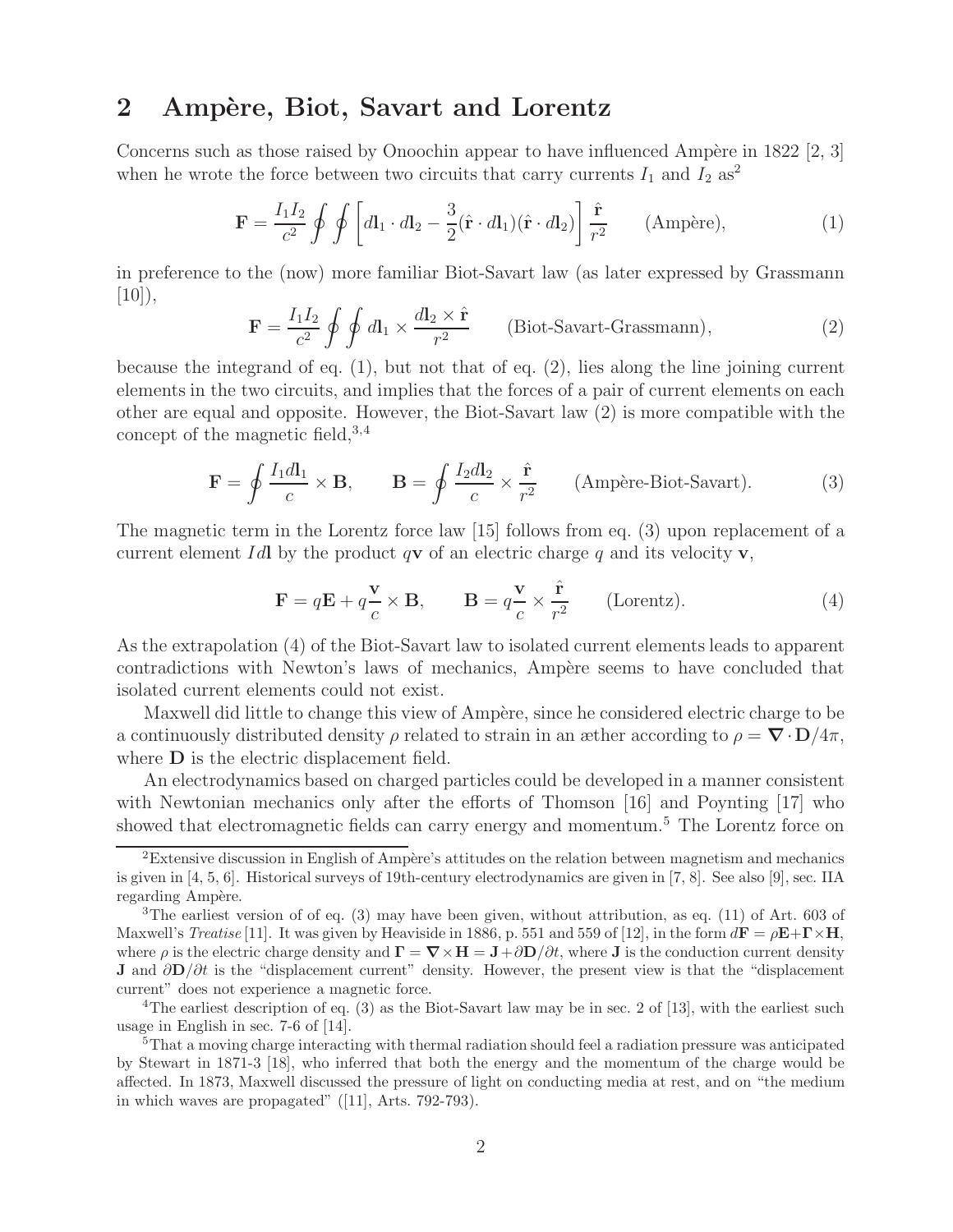a charged particle was first discussed somewhat indirectly by Maxwell secs. 63-65 of [19] and in Arts. 598-988 of  $[11]$ ,  $\delta$  and then more explicitly by Thomson in sec. 5 of  $[16]$ . For a review by Lorentz, see [21].

However, the doubts of Ampère as to the compatibility of the Lorentz force law with Newton's laws are seldom addressed explicitly in the electrodynamic theory of charged particles, so that examples such as that of Onoochin may well appear paradoxical.

# **3** The Lorentz Force of a Pair of Charges to Order  $1/c^2$

A paper by Page and Adams [22] provides good insight as to the resolution of Onoochin's paradox: at order  $1/c^2$  both the electric and the magnetic fields of a pair of charges contribute to the nonzero total Lorentz force. For another viewpoint, see Appendix B.

For calculations of the Lorentz force to be accurate to order  $1/c^2$ , it suffices to use eq. (4) for the magnetic field. However, to maintain the desired accuracy the electric field of a moving charge must include effects of retardation, as can be obtained from an expansion of the Liénard-Wiechert fields  $[23, 24]$  (for details, see the Appendix of  $[25]$ ),

$$
\mathbf{E} \approx q \frac{\hat{\mathbf{r}}}{r^2} \left( 1 + \frac{v^2}{2c^2} - 3 \frac{(\hat{\mathbf{r}} \cdot \mathbf{v})^2}{2c^2} \right) - \frac{q}{2c^2 r} [\mathbf{a} + (\mathbf{a} \cdot \hat{\mathbf{r}}) \hat{\mathbf{r}}], \qquad \mathbf{B} \approx q \frac{\mathbf{v} \times \hat{\mathbf{r}}}{cr^2}, \tag{5}
$$

where **a** is the acceleration of the charge at the present time.<sup>7</sup> Then, the total electromagnetic force  $\mathbf{F}_{EM}$  on a pair of accelerating charges separated by distance  $\mathbf{r} = \mathbf{r}_2 - \mathbf{r}_1$  is, to order  $1/c^2$ ,

$$
\mathbf{F}_{\text{EM}} = -\frac{q_1 q_2}{2c^2 r} \left\{ \mathbf{a}_1 + \mathbf{a}_2 + \left[ (\mathbf{a}_1 + \mathbf{a}_2) \cdot \hat{\mathbf{r}} \right] \hat{\mathbf{r}} - \frac{\hat{\mathbf{r}}}{r} \left[ v_1^2 - v_2^2 - 3(\hat{\mathbf{r}} \cdot \mathbf{v}_1)^2 + 3(\hat{\mathbf{r}} \cdot \mathbf{v}_2)^2 \right] - \frac{2\hat{\mathbf{r}}}{r} \times (\mathbf{v}_1 \times \mathbf{v}_2) \right\},
$$
\n(6)

where the triple cross product describes the effect of the magnetic field.

Onoochin's example involves uniform circular motion,  $v_1 = v_2 = v$  and  $a_1 = a_2 = v^2/R$ , where the radius R of the circle is smaller than the distance  $r$  between the two charges. Hence, the largest contribution to the total electromagnetic force is from the terms in the electric fields involving the acceleration. It turns out that some of these terms exactly cancel the force due to the magnetic fields, thereby resolving Onoochin's paradox.

It may be useful to evaluate eq. (6) in greater detail for Onoochin's example in the case that the separation between the centers of the two rotating disks is  $D \hat{y}$  where  $R \ll D$ . We will evaluate the force  $(6)$  to order  $R/D$ .

 $6$ See secs. A.23.3.7 and A.23.4.7-8 of [20].

<sup>7</sup>Expression (5) may be counterintuitive in that a more usual expression for the part of the electric field that varies as  $1/r$  is  $-q[a_\perp/c^2r]_{\text{ret}} = -q[(\mathbf{a} - (\mathbf{a} \cdot \hat{\mathbf{r}})\hat{\mathbf{r}})/c^2r]_{\text{ret}}$ , with acceleration **a** evaluated at the retarded time  $t' = t - r/c$ . Nonetheless, expression (5) is the result of the conversion to present quantities of the usual form that involves retarded quantities. Note that the Poynting vector deduced from eqs. (4) and (5) varies as  $1/r<sup>3</sup>$ , so that the phenomenon of radiation does not appear in the present approximation. Radiation appears only when higher-order terms are considered [26].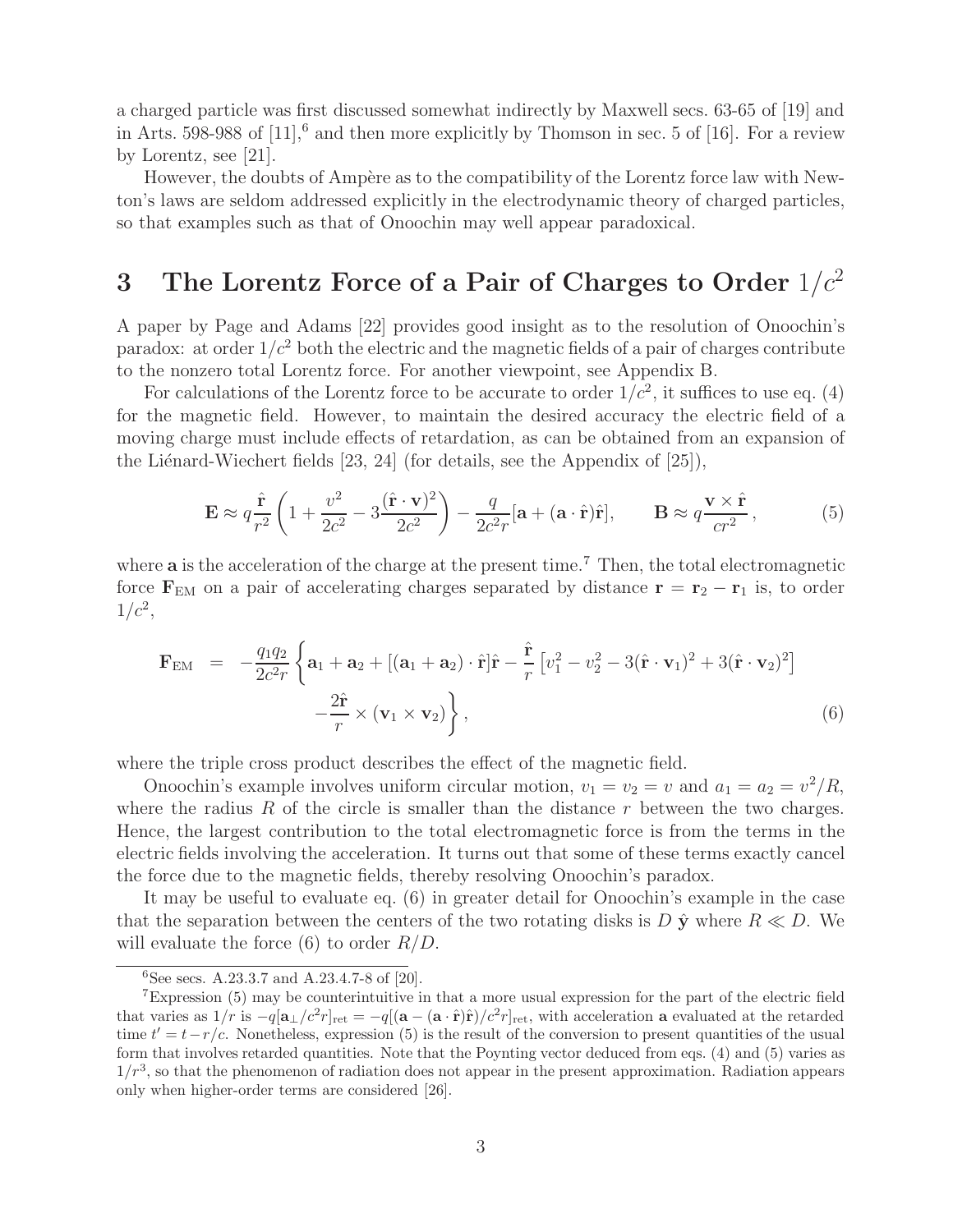The positions, velocities and accelerations of the two charges can be written as,

$$
\mathbf{r}_1 = R \sin \frac{vt}{R} \hat{\mathbf{x}} + R \cos \frac{vt}{R} \hat{\mathbf{y}}, \qquad \mathbf{r}_2 = D \hat{\mathbf{y}} + R \cos \frac{vt}{R} \hat{\mathbf{x}} - R \sin \frac{vt}{R} \hat{\mathbf{y}}, \tag{7}
$$

$$
\mathbf{v}_1 = v \cos \frac{vt}{R} \hat{\mathbf{x}} - v \sin \frac{vt}{R} \hat{\mathbf{y}}, \qquad \mathbf{v}_2 = -v \sin \frac{vt}{R} \hat{\mathbf{x}} - v \cos \frac{vt}{R} \hat{\mathbf{y}}, \tag{8}
$$

$$
\mathbf{a}_1 = -\frac{v^2}{R}\sin\frac{vt}{R}\hat{\mathbf{x}} - \frac{v^2}{R}\cos\frac{vt}{R}\hat{\mathbf{y}}, \qquad \mathbf{a}_2 = -\frac{v^2}{R}\cos\frac{vt}{R}\hat{\mathbf{x}} + \frac{v^2}{R}\sin\frac{vt}{R}\hat{\mathbf{y}}.
$$
 (9)

For this example, the terms in eq. (6) involving the velocities are of order  $R/D$  times the leading terms in the accelerations. Hence, to maintain accuracy to order  $R/D$  it suffices to approximate r by D and  $\hat{\bf{r}}$  by  $\hat{\bf{y}}$  in the terms involving the velocities. However, we must keep the first corrections to r and  $\hat{\bf r}$  in the terms involving the accelerations. Therefore, we record the relations,

$$
\mathbf{r} = \mathbf{r}_2 - \mathbf{r}_1 = D \left[ \hat{\mathbf{y}} + \frac{R}{D} \left( \cos \frac{vt}{R} - \sin \frac{vt}{R} \right) \hat{\mathbf{x}} - \frac{R}{D} \left( \cos \frac{vt}{R} + \sin \frac{vt}{R} \right) \hat{\mathbf{y}} \right],
$$
(10)

$$
\frac{1}{r} = \frac{1}{D\sqrt{1 - \frac{2R}{D}\left(\cos\frac{vt}{R} + \sin\frac{vt}{R}\right) + \frac{2R^2}{D^2}}} \approx \frac{1}{D}\left[1 + \frac{R}{D}\left(\cos\frac{vt}{R} + \sin\frac{vt}{R}\right)\right],\tag{11}
$$

$$
\hat{\mathbf{r}} = \frac{\mathbf{r}}{r} \approx \hat{\mathbf{y}} + \frac{R}{D} \left( \cos \frac{vt}{R} - \sin \frac{vt}{R} \right) \hat{\mathbf{x}},\tag{12}
$$

$$
\frac{\mathbf{a}_1 + \mathbf{a}_2 + [(\mathbf{a}_1 + \mathbf{a}_2) \cdot \hat{\mathbf{r}}] \hat{\mathbf{r}}}{r} \approx -\frac{v^2}{DR} \left[ \left( \cos \frac{vt}{R} + \sin \frac{vt}{R} \right) \hat{\mathbf{x}} + 2 \left( \cos \frac{vt}{R} - \sin \frac{vt}{R} \right) \hat{\mathbf{y}} + \frac{2R}{D} \hat{\mathbf{x}} + \frac{3R}{D} \cos \frac{2vt}{R} \hat{\mathbf{y}} \right],
$$
(13)

$$
\frac{\hat{\mathbf{r}}}{r^2} \left[ v_1^2 - v_2^2 - 3(\hat{\mathbf{r}} \cdot \mathbf{v}_1)^2 + 3(\hat{\mathbf{r}} \cdot \mathbf{v}_2)^2 \right] \approx -\frac{3v^2}{D^2} \cos \frac{2vt}{R} \hat{\mathbf{y}},\tag{14}
$$

$$
\frac{2\hat{\mathbf{r}}}{r^2} \times (\mathbf{v}_1 \times \mathbf{v}_2) \approx -\frac{2v^2}{D^2} \hat{\mathbf{x}},\tag{15}
$$

and we find that equation (6) can be approximated as,

$$
\mathbf{F}_{\text{EM}} \approx \frac{q_1 q_2 v^2}{2DR c^2} \left[ \left( \cos \frac{vt}{R} + \sin \frac{vt}{R} \right) \hat{\mathbf{x}} + 2 \left( \cos \frac{vt}{R} - \sin \frac{vt}{R} \right) \hat{\mathbf{y}} + \frac{6R}{D} \cos \frac{2vt}{R} \hat{\mathbf{y}} \right]. \tag{16}
$$

The magnetic force term  $(15)$  is canceled by a correction of order  $R/D$  to the much larger part of the electric force associated with the acceleration of the charges, as seen in eq. (13). Thus, the most dramatic aspect of Onoochin's paradox is resolved; the total electromagnetic force is purely oscillatory. However, the net electromagnetic force (16) on the (isolated) system is nonzero, so there remains the paradox of Ampère that Newton's third law is not obeyed by the Lorentz force between pairs of moving charges.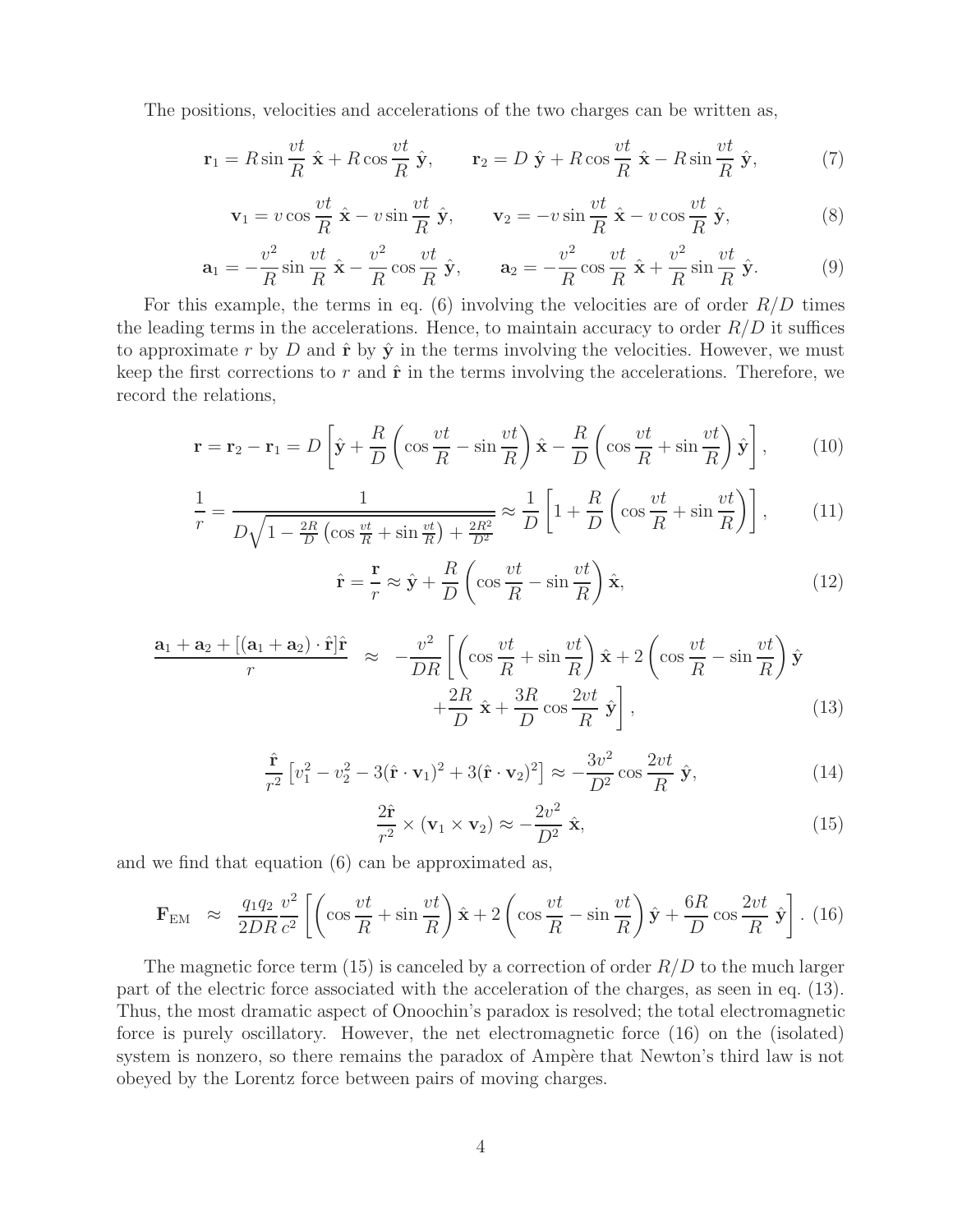#### **4 Electromagnetic Momentum**

Following Poynting  $[17]$ ,<sup>8</sup> we now consider the momentum in the electromagnetic fields, calculated according to,

$$
\frac{1}{4\pi c} \int \mathbf{E} \times \mathbf{B} \, d\text{Vol.} \tag{17}
$$

However, we cannot distinguish the "self-momentum"  $\int \mathbf{E}_j \times \mathbf{B}_j d\text{Vol}/4\pi c$  from the mechanical momentum of particle  $j$ .<sup>9</sup> Rather, we need to consider the interaction momentum,

$$
\mathbf{P}_{\text{EM}} = \frac{1}{4\pi c} \int (\mathbf{E}_1 \times \mathbf{B}_2 + \mathbf{E}_2 \times \mathbf{B}_1) \ d\text{Vol.}
$$
 (18)

Keeping terms only of order  $1/c^2$ , the relevant electromagnetic momentum is [22],

$$
\mathbf{P}_{\text{EM}} = \frac{q_1 q_2}{4\pi c^2} \int \frac{\hat{\mathbf{r}}_2 \times (\mathbf{v}_1 \times \hat{\mathbf{r}}_1) + \hat{\mathbf{r}}_1 \times (\mathbf{v}_2 \times \hat{\mathbf{r}}_2)}{r_1^2 r_2^2} d\text{Vol} = \frac{q_1 q_2}{2c^2 r} [\mathbf{v}_1 + \mathbf{v}_2 + ((\mathbf{v}_1 + \mathbf{v}_2) \cdot \hat{\mathbf{r}}) \hat{\mathbf{r}}].
$$
 (19)

While strictly speaking the electromagnetic momentum is a property of the system as a whole, the terms in eq. (19) containing  $v_j$  can be identified as the interaction momentum associated with particle j.

Taking the time derivative of eq. (19), we find that,

$$
\frac{d\mathbf{P}_{\text{EM}}}{dt} = -\mathbf{F}_{\text{EM}},\tag{20}
$$

on comparing with eq. (6). Thus, a calculation of the electromagnetic momentum according to eqs. (18)-(19) provides us with a solution to the equation of motion  $(20)^{10}$ 

For related discussion of some additional examples, see [30].

#### **5 Two Interacting But Otherwise Free Charges**

If the only forces on the two charges are their electromagnetic forces on each other, then Newton's second law tells us that,

$$
\frac{d\mathbf{P}_{\text{mech}}}{dt} = \mathbf{F}_{\text{EM}},\tag{22}
$$

$$
\mathbf{F}_{\rm EM} = \oint \mathbf{\vec{T}} \cdot d\mathbf{Area} - \frac{1}{4\pi c} \frac{d}{dt} \int \mathbf{E} \times \mathbf{B} \ d\text{Vol}, \tag{21}
$$

where  $\hat{\mathbf{T}}$  is the Maxwell stress tensor. See, for example, sec. 10 of [21]. For a bounded system of charges *for which radiation can be neglected* the integral of the stress tensor vanishes as the surface/volume of integration grow large, leading to eq. (20). Radiation can be neglected in the present analysis, which is accurate to order  $1/c^2$ , because radiation effects are of order  $1/c^3$  according to the Larmor formula,  $dU/dt = 2q^2a^2/3c^3$ .

<sup>8</sup>O. Heaviside independently invented in 1885 [27] what is now called the Poynting vector, following his invention in 1882 of modern vector notation [28]. The dual role of the Poynting vector as both electromagnetic energy flux and electromagnetic momentum density was first pointed out by Abraham [29].

<sup>&</sup>lt;sup>9</sup>To order  $1/c^2$ , the mechanical momentum of a particle of (rest) mass m and velocity **v** is  $\mathbf{P}_{\text{mech}} =$  $m\mathbf{v}(1 + v^2/2c^2)$ . Use of this form in the equation of motion (20) includes the effects of the electromagnetic "self-momentum".

 $10$ This result should not come as a surprise in that one version of Poynting's argument transforms the Lorentz force  $\mathbf{F}_{EM}$  on a system of charges according to,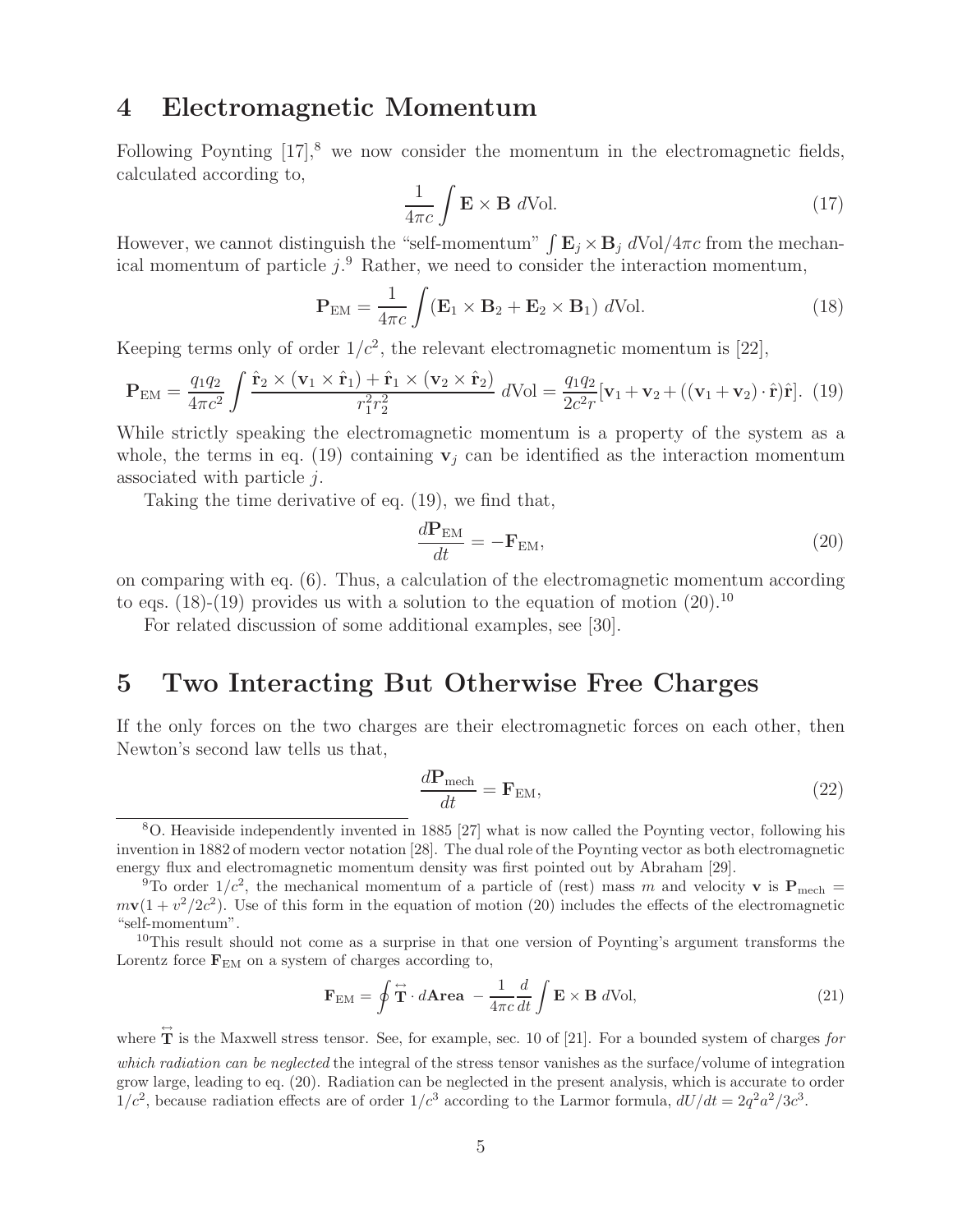where  $P_{\text{mech}}$  is the combined mechanical momentum of the two particles. Then, with eq. (20) we have,

$$
\frac{d\mathbf{P}_{\text{total}}}{dt} = \frac{d\mathbf{P}_{\text{mech}}}{dt} + \frac{d\mathbf{P}_{\text{EM}}}{dt} = 0.
$$
\n(23)

In this case the center of mass of the two particles can move as a result of their Lorentz forces on each other, but the center of momentum of the system remains fixed (or in a state of uniform motion).

## **6 Resolution of Onoochin's Paradox**

Turning to Onoochin's example in which the two charges undergo uniform circular motion, there are other forces on the charges besides the Lorentz force. The motion, and hence also the mechanical momentum  $P_{\text{mech}}$  of the charges, its rate of change  $dP_{\text{mech}}/dt$ , and the total force  $\mathbf{F}_{total}$  on the charges are known (to a first approximation), so we write,<sup>11</sup>

$$
\frac{d\mathbf{P}_{\text{mech}}}{dt} = \mathbf{F}_{\text{total}} = \mathbf{F}_{\text{EM}} + \mathbf{F}_{\text{other}}.
$$
\n(24)

We should also consider the possible motion of the (frictionless) supporting platform, which is subject to the reaction force −**F**other, assuming that the forces between the platform and the charges obey Newton's 3rd law. The equation of motion of the platform can therefore be written as,

$$
\frac{d\mathbf{P}_{\text{platform}}}{dt} = -\mathbf{F}_{\text{other}}.\tag{25}
$$

The combined equation of motion for the platform plus the charges follows from eqs. (24)-(25) and eq.  $(20)$  as,

$$
\frac{d\mathbf{P}_{\text{mech}}}{dt} + \frac{d\mathbf{P}_{\text{platform}}}{dt} = \mathbf{F}_{\text{EM}} = -\frac{d\mathbf{P}_{\text{EM}}}{dt}.
$$
\n(26)

Hence, the total momentum of the system,  $P_{EM} + P_{mech} + P_{platform}$ , is constant as expected.

For the example of Onoochin's paradox with velocities described by eq. (8) the electromagnetic momentum (19) is (recalling eqs. (11)-(12) and calculating to order  $1/c^2$  and to order  $R/D$ ,

$$
\mathbf{P}_{\text{EM}} = -\mathbf{P}_{\text{mech}} - \mathbf{P}_{\text{platform}} \times \frac{\partial^2 T}{\partial^2 D} \left[ \left( \cos \frac{vt}{R} - \sin \frac{vt}{R} \right) \hat{\mathbf{x}} - 2 \left( \cos \frac{vt}{R} + \sin \frac{vt}{R} \right) \hat{\mathbf{y}} - \frac{R}{D} \left( 1 + 3 \sin \frac{2vt}{R} \right) \hat{\mathbf{y}} \right]. (27)
$$

We readily see that the time derivative of eq.  $(27)$  is the negative of the force  $\mathbf{F}_{EM}$  found in eq. (16).

However, the presence of the constant term,  $-(q_1q_2vR/2c^2D^2)\hat{y}$ , in eq. (27) is surprising. This suggests that there is a kind of "hidden" mechanical momentum in the system that is equal and opposite to this constant term.

<sup>&</sup>lt;sup>11</sup>The constraint forces  $\mathbf{F}_{\text{other}}$  are due to electromagnetic interactions among molecules near various mechanical interfaces in the apparatus.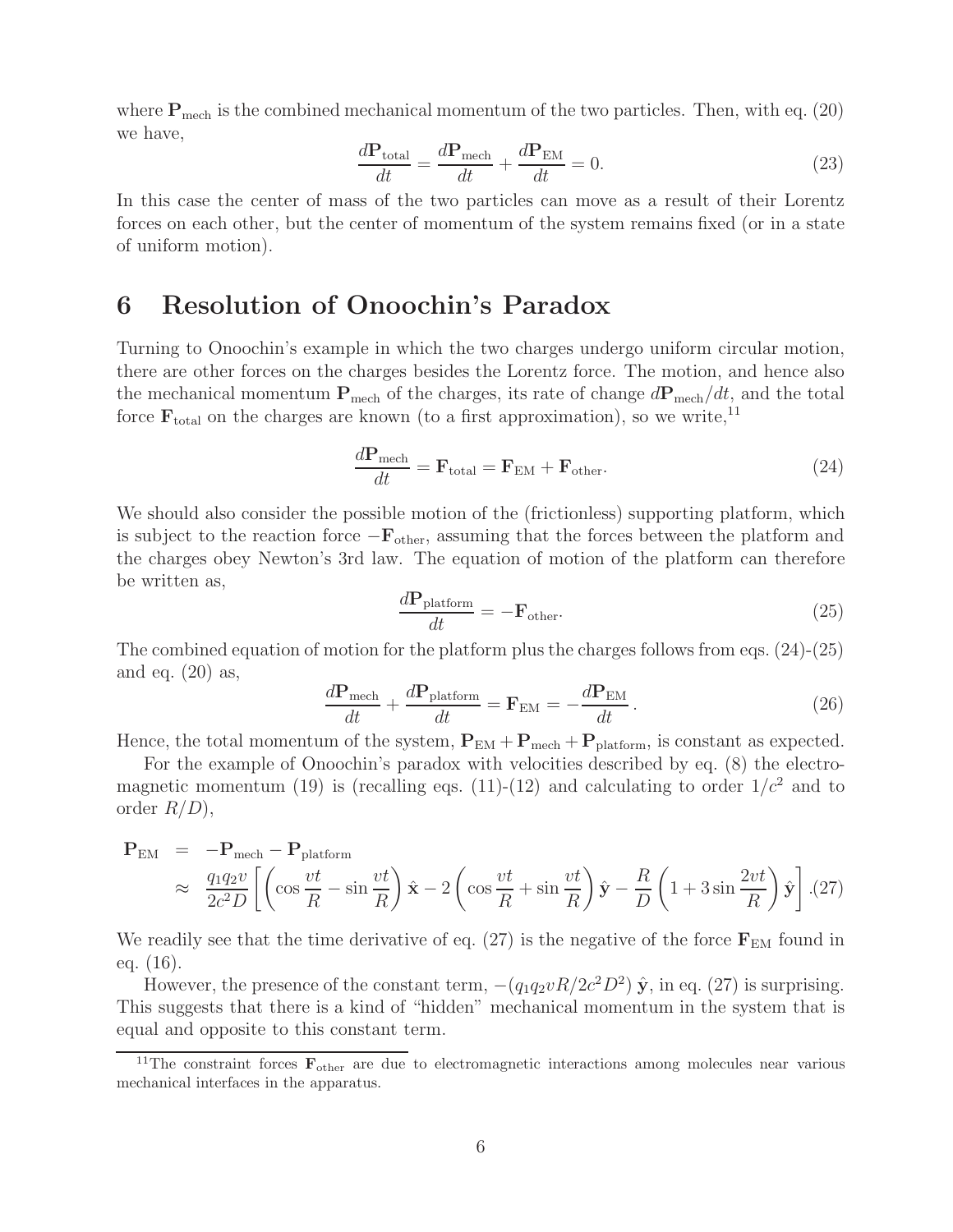When the total energy of the system is constant, the electrostatic energy  $q_1q_2/r$  of a pair of charges  $q_1$  and  $q_2$  must be compensated by a change in their effective mechanical masses of  $-q_1q_2/2c^2r$  for each charge. This tiny change is a relativistic effect of order  $1/c^2$ . If the charges have velocities  $v_1$  and  $v_2$  their mechanical momentum is changed by amount  $-q_1q_2(\mathbf{v}_1 + \mathbf{v}_2)/2c^2r$ . This small difference is sometimes called the "hidden" mechanical momentum  $P_h$  of the system [31, 32, 33].

In the present example, we calculate the "hidden" momentum using eqs.  $(8)$ ,  $(11)$  and (12),

$$
\mathbf{P}_h = -\frac{q_1 q_2}{2c^2 r} (\mathbf{v}_1 + \mathbf{v}_2)
$$
\n
$$
\approx -\frac{q_1 q_2 v}{2c^2 D} \left[ 1 + \frac{R}{D} \left( \cos \frac{vt}{R} + \sin \frac{vt}{R} \right) \right] \left[ \left( \cos \frac{vt}{R} - \sin \frac{vt}{R} \right) \hat{\mathbf{x}} - \left( \cos \frac{vt}{R} + \sin \frac{vt}{R} \right) \hat{\mathbf{y}} \right]
$$
\n
$$
= -\frac{q_1 q_2 v}{2c^2 D} \left\{ \left( \cos \frac{vt}{R} - \sin \frac{vt}{R} \right) \hat{\mathbf{x}} - \left( \cos \frac{vt}{R} + \sin \frac{vt}{R} \right) \hat{\mathbf{y}} \right.
$$
\n
$$
+ \frac{R}{D} \left[ \cos \frac{2vt}{R} \hat{\mathbf{x}} - \left( 1 + \sin \frac{2vt}{R} \right) \hat{\mathbf{y}} \right] \right\}. \tag{28}
$$

The constant term in the "hidden" mechanical momentum (28) is indeed equal and opposite to the constant term in the electromagnetic momentum (27).

*It is perhaps noteworthy that the "hidden" mechanical momentum in this example is not simply the negative of the electromagnetic momentum, although the total momentum is zero. The "hidden" mechanical momentum has the form*  $P_h = -\int \phi \mathbf{J} dV$  *Q* $\int$  *[34, 35, 36], while the electromagnetic momentum can be rewritten (in the low-velocity limit) as*  $P_{EM} = \int \phi J_t dVol$ *where the so-called transverse current*  $J_t$  *is that part of the total current that obeys*  $\nabla \cdot J_t = 0$ *[37].* In examples with steady currents the condition  $\nabla \cdot \mathbf{J} = 0$  holds and  $\mathbf{P}_h = -\mathbf{P}_{EM}$ . Here, *the two charges execute periodic motion, but the corresponding currents are not divergence free and so*  $\mathbf{P}_h \neq -\mathbf{P}_{EM}$ .<sup>12</sup>

The "visible" momentum,  $P_v = m_{\text{system}}v_{\text{CM}}$ , of the disks + platform does not include the "hidden" momentum (28), and is given by,

$$
\mathbf{P}_v = m_{\text{system}} \frac{d\mathbf{r}_{\text{CM}}}{dt} = \mathbf{P}_{\text{mech}} + \mathbf{P}_{\text{platform}} - \mathbf{P}_h = -\mathbf{P}_{\text{EM}} - \mathbf{P}_h
$$

$$
= \frac{q_1 q_2 v}{2c^2 D} \left\{ \left( \cos \frac{vt}{R} + \sin \frac{vt}{R} \right) \hat{\mathbf{y}} + \frac{R}{D} \left[ \cos \frac{2vt}{R} \hat{\mathbf{x}} + 2 \sin \frac{2vt}{R} \hat{\mathbf{y}} \right] \right\}. \tag{29}
$$

The center-of-mass motion  $\mathbf{r}_{CM}(t)$  of the system can be obtained by integration of eq. (29), which yields,

$$
\mathbf{r}_{\text{CM}} = \frac{q_1 q_2}{m_{\text{system}} c^2} \left[ \frac{R}{2D} \left( \sin \frac{vt}{R} - \cos \frac{vt}{R} \right) \hat{\mathbf{y}} + \frac{R^2}{4D^2} \left( \sin \frac{2vt}{R} \hat{\mathbf{x}} - 2 \cos \frac{2vt}{R} \hat{\mathbf{y}} \right) \right].
$$
 (30)

This motion is periodic but somewhat complicated, with an extremely small amplitude.

<sup>&</sup>lt;sup>12</sup>In sec. 4.1.4 of [38] it is argued that for "quasistatic" systems,  $P_h = -P_{EM}$ . We infer that the present example is not a "quasistatic" system, although the motion of the charges is fairly simple. A "quasistatic" system is one for which  $\nabla \cdot \mathbf{J} \approx 0$ , which is not satisfied in the present example.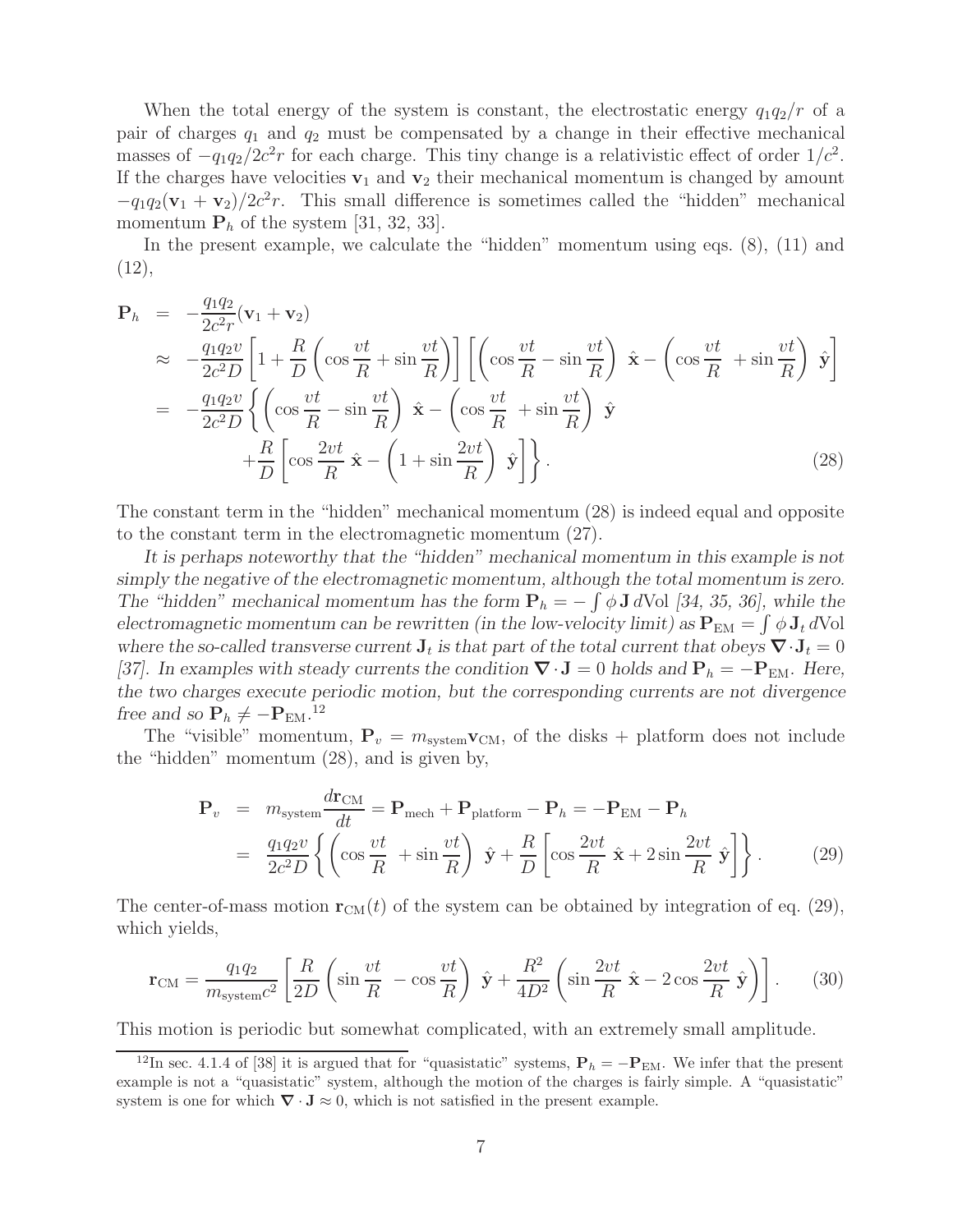## **A Appendix: Electrical Interactions of Circuits**

Does the force between two current-carrying circuits include terms due to the retarded electric fields of the moving charges that are of similar size to the magnetic force? If so, Ampère's analysis of magnetism would be incorrect.

An important difference between a current-carrying wire and an isolated moving charge is that the wire is electrically neutral (in the first approximation). So, there is no net Coulomb electric field due to the charges in the wire. However, there is a nonzero electric field associated with the wire because only the moving charges generate the retarded corrections of order  $1/c^2$  to their Coulomb fields. But, this nonzero electric field produces no net force on a second circuit if that circuit is also electrically neutral.

Are current-carrying wires actually electrically neutral?<sup>13</sup> If the wire has nonzero electrical conductivity  $\sigma$ , and carries current density **J**, then there must be a longitudinal electric field **E** inside the wire according to Ohm's law,  $\mathbf{J} = \sigma \mathbf{E}$ . This longitudinal electric field is created and shaped by the presence of a nonzero surface charge density whose magnitude varies (approximately) linearly along the wire (so that the magnitude of **E** is independent of position). The charge density per unit length is approximately  $IRz$  [36], where R is the resistance per unit length along the wire. The numerical value of  $\mathcal R$  is a fraction of an Ohm per cm. Recall that in Gaussian units,  $1/c = 30$  Ohm. Hence, the net charge per unit length of a current-carrying wire is of order  $I/c$ . As the total surface charge is approximately zero, the surface charge distribution has a dipole character, so its electric field outside the wire falls off as  $R/r^3$  rather than  $1/r^2$ , where R is a characteristic radius of the circuits.

Hence, the electrical force between a pair of circuits separated by distance  $r$  due to their surface charge distributions scales as  $I_1I_2R^3/c^2r^3$  and can be neglected compared to the magnetic forces that scale as  $I_1I_2R^2/c^2r^2$  according to Ampère.

There also exist electrical forces between current-carrying circuits of order  $I_1I_2vR^2/c^3r^2$ , being the product of a net charge of order  $I_1R/c$  in one circuit times the retarded correction of order  $I_2vR/c^2r^2$  to the electric field of the moving charges in the other circuit. This correction to Ampère's analysis is of order  $v/c$  compared to the magnetic force, and hence is negligible for ordinary circuits.<sup>14</sup>

### **B Appendix: Resolution via the Darwin Lagrangian**

An alternative (and more formal) approach to that given in secs. 3-4 can be based on the approximate Lagrangian of Darwin [41] (see also sec. 65 of [42] and sec. 12.6 of [43]), which describes the interaction of charged particles via their electromagnetic potentials in the Coulomb gauge, accurate to order  $1/c^2$ .

Here, it suffices to note that the vector potential  $A_1$  of an electric charge  $q_1$  with velocity

<sup>&</sup>lt;sup>13</sup>Most discussions of the net charge of a current-carrying wire focus on a very small effect (see, for example, [39]). Namely, that the volume charge density of the moving electrons must be  $\approx 1 + v^2/c^2$  times that of the fixed positive charges, so that the conduction electrons experience no net radial force. However, the net charge density due to this effect is  $v/c$  times smaller than the surface charge density required to shape the longitudinal field inside the wire.

<sup>&</sup>lt;sup>14</sup>For a discussion of the electric self force on a current loop, see [40].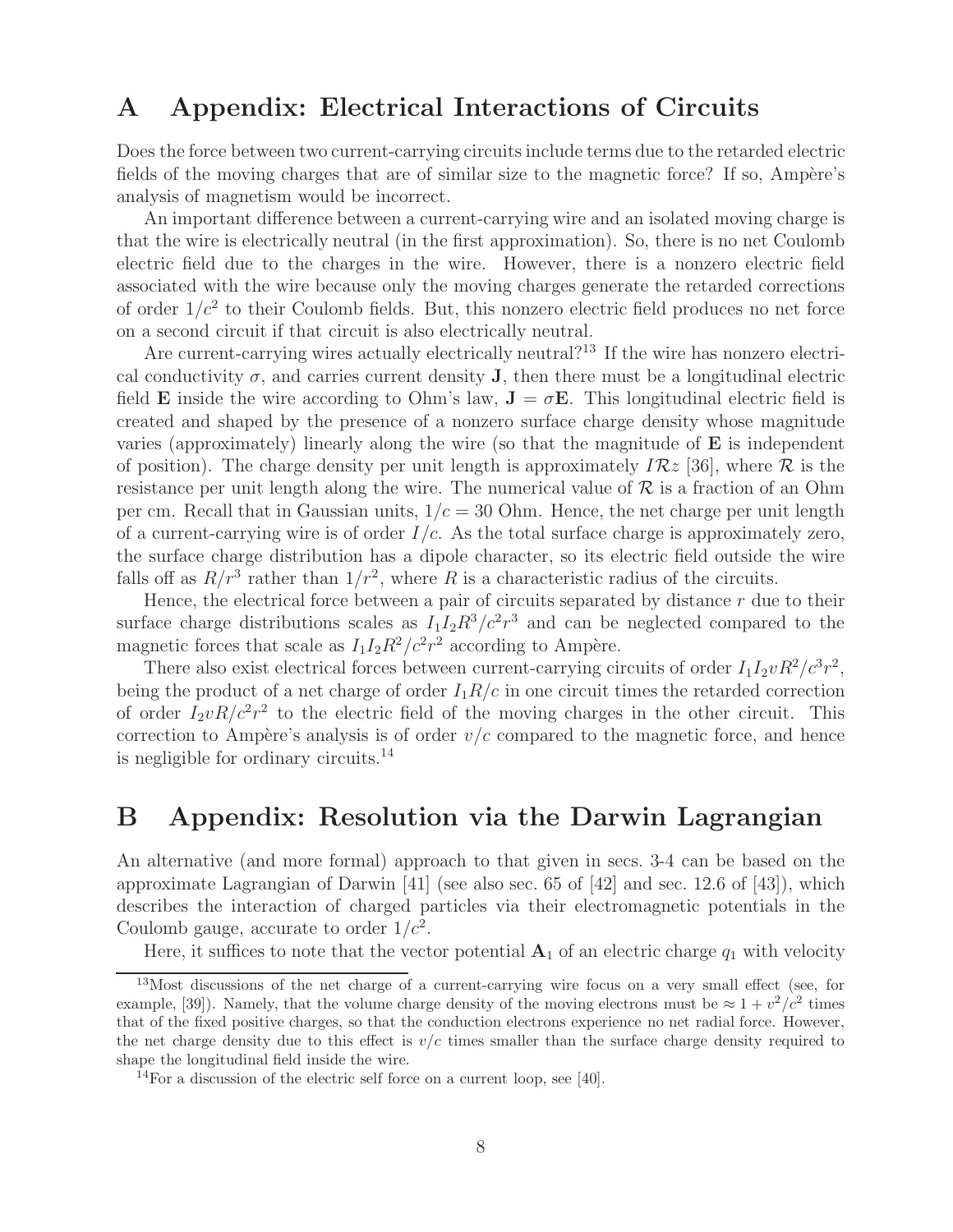$v_1$  at distance r is (to order  $1/c^2$  in the Coulomb gauge), <sup>15</sup>

$$
\mathbf{A}_1 = \frac{q_1}{2cr} [\mathbf{v}_1 + (\mathbf{v}_1 \cdot \hat{\mathbf{r}}) \hat{\mathbf{r}}]. \tag{31}
$$

The canonical momentum  $p_2$  of a charge  $q_2$  in the field of charge 1 is then,

$$
\mathbf{p}_2 = \mathbf{P}_{\text{mech},2} + q_2 \frac{\mathbf{A}_1}{c},\tag{32}
$$

where the term  $q_2\mathbf{A}_1/c$  is often called the electromagnetic momentum of charge 2.<sup>16</sup>

The electromagnetic momentum of the combined system of charges  $q_1$  and  $q_2$  is therefore,

$$
\mathbf{P}_{\text{EM}} = \frac{q_1 q_2}{2c^2 r} [\mathbf{v}_1 + \mathbf{v}_2 + (\mathbf{v}_1 \cdot \hat{\mathbf{r}}) \hat{\mathbf{r}} + (\mathbf{v}_2 \cdot \hat{\mathbf{r}}) \hat{\mathbf{r}}],
$$
(33)

as found previously in eq. (19).

The total canonical momentum of an isolated system is, of course, constant in time, which again leads to the conclusions of secs. 5 and 6.

## **References**

- [1] K.T. McDonald, *No Bootstrap Spaceships* (Aug. 9, 2018), http://kirkmcd.princeton.edu/examples/bootstrap.pdf
- [2] A.M. Amp`ere, *M´emoire sur la d´etermination de la formule qui repr´esente l'action mutuelle de deux portions infiniment petites de conducteurs volta¨ıques*, Ann. Chim. Phys. **20**, 398 (1822), http://kirkmcd.princeton.edu/examples/EM/ampere\_acp\_20\_398\_22.pdf
- [3] A.M. Ampère, *Mémoire sur la théorie mathématique des phénomènes électrodynamiques uniquement d´eduite de l'experience* (Paris, 1826), http://kirkmcd.princeton.edu/examples/EM/ampere\_memoires\_23-25.pdf English translation in [6].
- [4] R.A.R. Tricker, *Early Electrodynamics, the First Law of Circulation* (Pergamon, Oxford, 1965), http://kirkmcd.princeton.edu/examples/EM/tricker\_early\_em.pdf
- [5] J.R. Hofmann, *Andr´e-Marie Amp`ere: Enlightenment and Electrodynamics* (Cambridge U. Press, 1995).
- [6] A.K.T. Assis and J.P.M.C. Chahib, *Amp`ere's Electrodynamics* (Aperion, 2015), http://kirkmcd.princeton.edu/examples/EM/assis\_ampere\_15.pdf
- [7] E. Whittaker, *A History of the Theories of Aether and Electricity* (Longmans, Green, 1910), p. 89, http://kirkmcd.princeton.edu/examples/EM/whittaker\_history.pdf

<sup>&</sup>lt;sup>15</sup>A derivation of eq. (31) based on an approximation to Maxwell's equations rather than the Darwin Lagrangian is given in [44].

<sup>&</sup>lt;sup>16</sup>Following Maxwell, who referred to the  $A/c$  as the *electrokinetic momentum* in sec. 604 of [11], without the modern qualifier "per unit charge".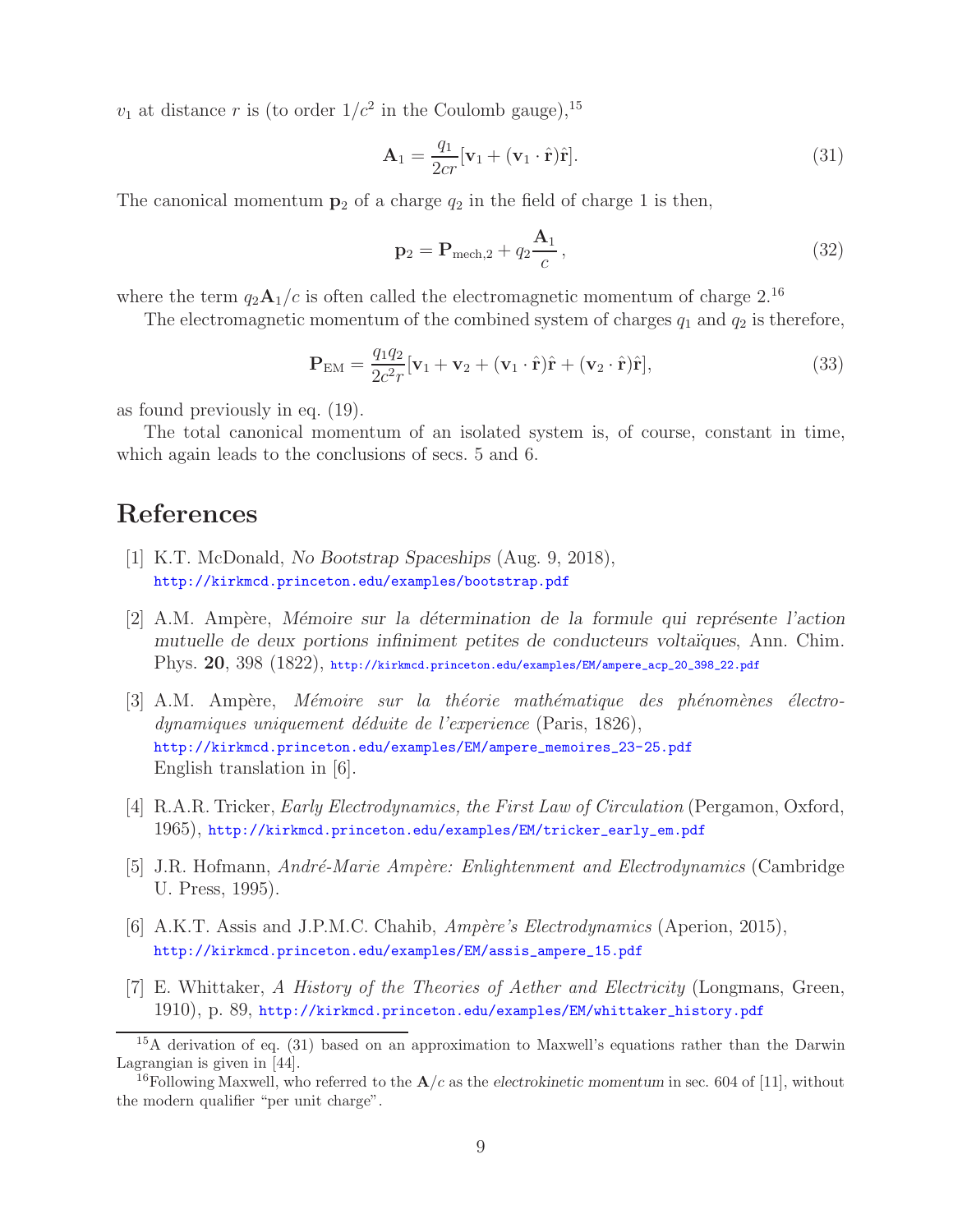- [8] O. Darrigol, *Electrodynamics from Ampère to Einstein* (Oxford U. Press, 2000), http://kirkmcd.princeton.edu/examples/EM/darrigol\_em\_00.pdf
- [9] J.D. Jackson and L.B. Okun, *Historical roots of gauge invariance*, Rev. Mod. Phys. **73**,  $663$   $(2001)$ , http://kirkmcd.princeton.edu/examples/EM/jackson\_rmp\_73\_663\_01.pdf
- [10] H.G. Grassmann, *Neue Theorie der Elektrodynamik*, Ann. Phys. **64**, 1 (1845), http://kirkmcd.princeton.edu/examples/EM/grassmann\_ap\_64\_1\_45.pdf
- [11] J.C. Maxwell, *A Treatise on Electricity and Magnetism*, Vol. 2 (Clarendon Press, 1873), http://kirkmcd.princeton.edu/examples/EM/maxwell\_treatise\_v2\_73.pdf
- [12] O. Heaviside, *Electrical Papers*, Vol. 1 (Macmillan, 1894), http://kirkmcd.princeton.edu/examples/EM/heaviside\_electrical\_papers\_1.pdf
- [13] A. Einstein and J. Laub, *Uber die im elektromagnetishen Felde auf ruhende Köper ausge¨ubten ponderomotorishen Kr¨afte*, Ann. Phys. **26**, 541 (1908), kirkmcd.princeton.edu/examples/EM/einstein\_ap\_26\_541\_08.pdf kirkmcd.princeton.edu/examples/EM/einstein\_ap\_26\_541\_08\_english.pdf
- [14] W.K.H. Panofsky and M. Phillips, *Classical Electricity and Magnetism* (Addison-Wesley, 1955; 2<sup>nd</sup> ed. 1962), http://kirkmcd.princeton.edu/examples/EM/panofsky-phillips.pdf
- [15] H.A. Lorentz, *La th´eorie ´electromagn´etique de Maxwell et son application aux corps mouvants*, Arch. N´eerl. T. **25**, 476 (1892), http://kirkmcd.princeton.edu/examples/EM/lorentz\_theorie\_electromagnetique\_92.pdf
- [16] J.J. Thomson, *On the Electric and Magnetic Effects produced by the Motion of Electrified Bodies*, Phil. Mag. **11**, 8 (1881), http://kirkmcd.princeton.edu/examples/EM/thomson\_pm\_11\_8\_81.pdf
- [17] J.H. Poynting, *On the Transfer of Energy in the Electromagnetic Field*, Phil. Trans. Roy. Soc. London **175**, 343 (1884), http://kirkmcd.princeton.edu/examples/EM/poynting\_ptrsl\_175\_343\_84.pdf
- [18] B. Stewart, *Temperature Equilibrium of an Enclosure in which there is a Body in Visible Motion*, Brit. Assoc. Reports,  $41<sup>st</sup>$  Meeting, Notes and Abstracts, p. 45 (1871), http://kirkmcd.princeton.edu/examples/EM/stewart\_bar\_41\_45\_71.pdf *This meeting featured an inspirational address by W. Thomson as a memorial to Herschel; among many other topics Thomson speculated on the size of atoms, on the origin of life on Earth as due to primitive organisms arriving in meteorites, and on how the Sun's source of energy cannot be an influx of matter as might, however, explain the small advance of the perihelion of Mercury measured by LeVerrier. Æthereal Friction*, Brit. Assoc. Reports, 43rd Meeting, Notes and Abstracts, pp. 32-35 (1873), http://kirkmcd.princeton.edu/examples/EM/stewart\_bar\_43\_32\_73.pdf Stewart argued that the radiation resistance felt by a charge moving through blackbody radiation should vanish as the temperature of the bath went to zero, just as he expected the electrical resistance of a conductor to vanish at zero temperature.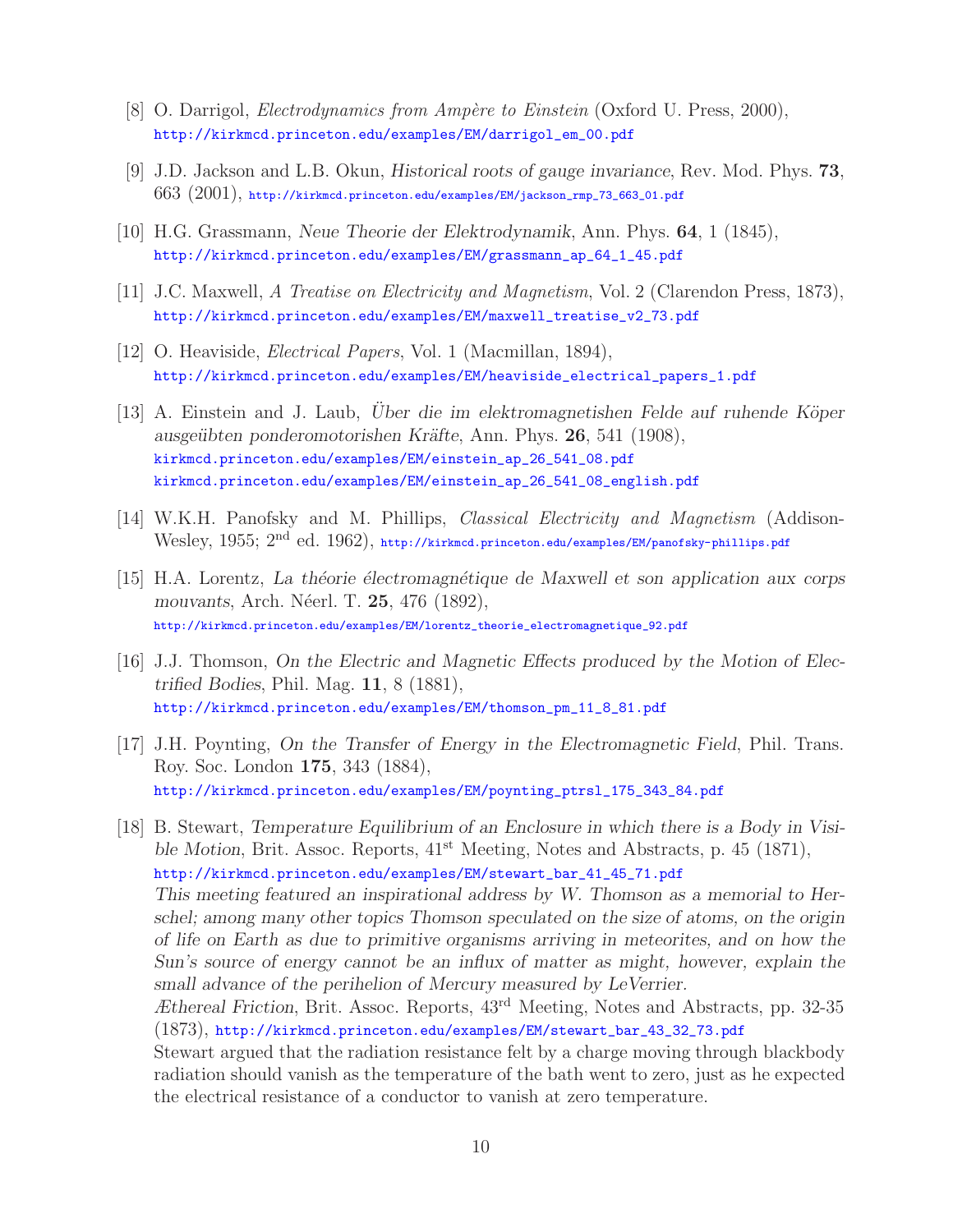*The* 43rd *meeting was also the occasion of reports by Maxwell on the exponential atmosphere as an example of statistical mechanics (pp. 29-32), by Rayleigh on the diffraction limit to the sharpness of spectral lines (p. 39), and (perhaps of greatest significance to the attendees) by A.H. Allen on the detection of adulteration of tea (p. 62).*

- [19] J.C. Maxwell, *A Dynamical Theory of the Electromagnetic Field*, Phil. Trans. Roy. Soc. London **155**, 459 (1865), kirkmcd.princeton.edu/examples/EM/maxwell\_ptrsl\_155\_459\_65.pdf
- [20] K.T. McDonald, *Is Faraday's Disk Dynamo a Flux-Rule Exception?* (July 27, 2019), http://kirkmcd.princeton.edu/examples/faradaydisk.pdf
- [21] H.A. Lorentz, *Contributions to the theory of electrons*, Proc. Roy. Acad. Amsterdam **5**, 608 (1908), http://kirkmcd.princeton.edu/examples/EM/lorentz\_praa\_5\_608\_08.pdf
- [22] L. Page and N.I. Adams, Jr, *Action and Reaction Between Moving Charges*, Am. J. Phys. **13**, 141 (1945), http://kirkmcd.princeton.edu/examples/EM/page\_ajp\_13\_141\_45.pdf
- [23] A. Liénard, *Champ électrique et magnétique produit par une charge électrique contentreé en un point et animée d'un mouvement quelconque*, L'Eclairage Elect. **16**, 5, 53, 106 (1898), http://kirkmcd.princeton.edu/examples/EM/lienard\_ee\_16\_5\_98.pdf
- [24] E. Wiechert, *Elektrodynamishe Elementargesetze*, Arch. N´eerl. **5**, 549 (1900); Ann. Phys. **309**, 667 (1901), http://kirkmcd.princeton.edu/examples/EM/wiechert\_ap\_309\_667\_01.pdf
- [25] K.T. McDonald, *Mechanics and Electromagnetism*, http://kirkmcd.princeton.edu/examples/ph501/ph501lecture24.pdf
- [26] N. Itoh, *Radiation reaction due to magnetic dipole radiation*, Phys. Rev. A **43**, 1002 (1991), http://kirkmcd.princeton.edu/examples/EM/itoh\_pra\_43\_1002\_91.pdf
- [27] O. Heaviside, *On the Transmission of Energy through Wires by the Electric Current*, The Electrician **14**, 178 (1885); reprinted in [12], pp. 434-441, http://kirkmcd.princeton.edu/examples/EM/heaviside\_electrician\_14\_178\_85.pdf
- [28] O. Heaviside, *The Universal Relation Between a Vector and its Curl*, Electrician **10**, 6 (1882); reprinted in [12], pp. 195-201, http://kirkmcd.princeton.edu/examples/EM/heaviside\_electrical\_papers\_1.pdf
- [29] M. Abraham, *Prinzipien der Dynamik des Elektrons*, Ann. Phys. **10**, 105 (1903), http://kirkmcd.princeton.edu/examples/EM/abraham\_ap\_10\_105\_03.pdf
- [30] T.H. Boyer, *Illustrations of the Relativistic Conservation Law for the Center of Energy*, Am. J. Phys. **73**, 953 (2005), http://kirkmcd.princeton.edu/examples/EM/boyer\_ajp\_73\_953\_05.pdf
- [31] W. Shockley and R.P. James, *"Try Simplest Cases" Discovery of "Hidden Momentum" Forces on Magnetic Currents*, Phys. Rev. Lett. **18**, 876 (1967), http://kirkmcd.princeton.edu/examples/EM/shockley\_prl\_18\_876\_67.pdf